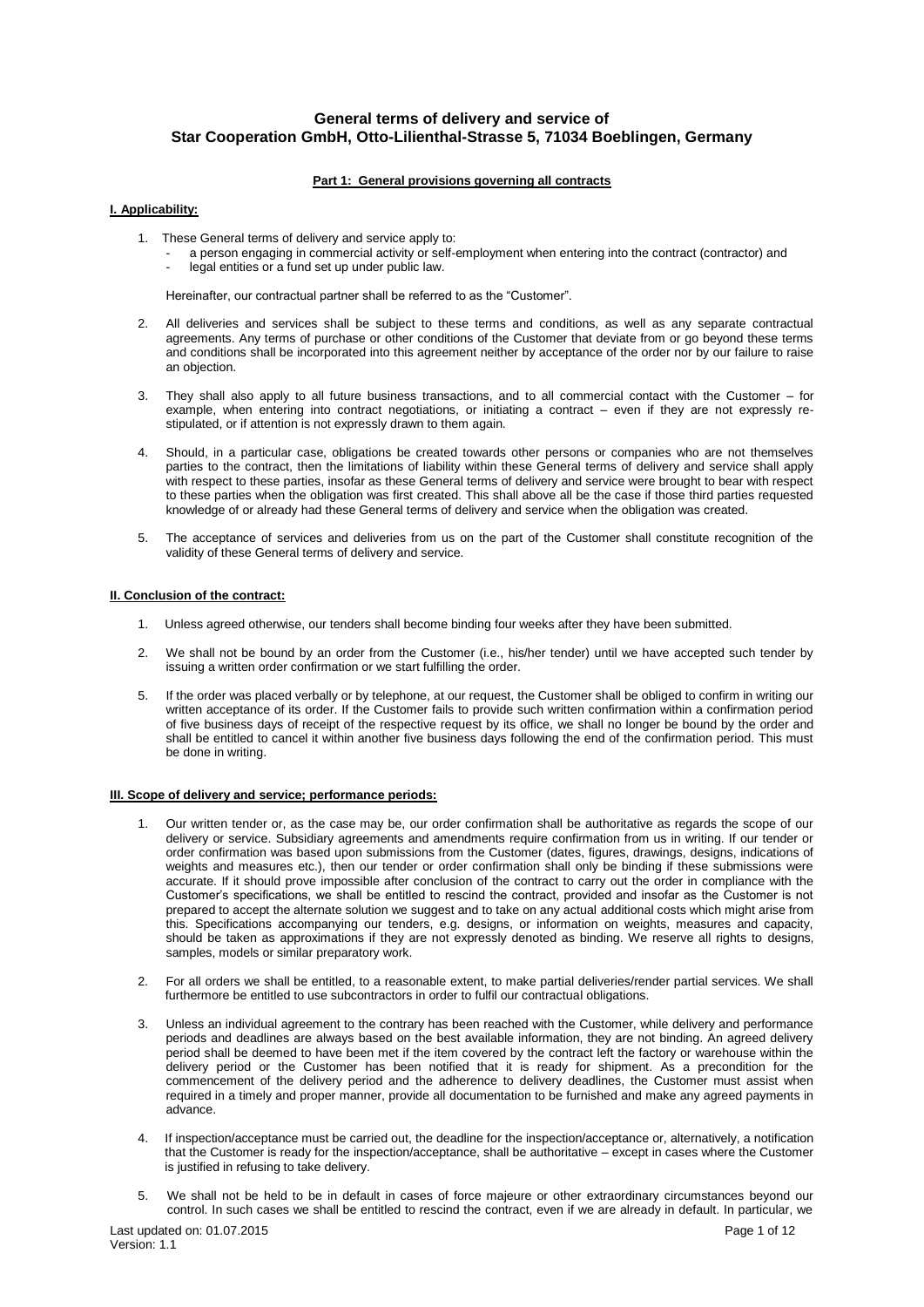shall not be held to be in default for delays in delivery if these were caused by incorrect or late deliveries by our suppliers for which we were not responsible. In the event of temporary impediments such as force majeure, labour disputes or other events outside of our control, the delivery or service periods shall be extended or the delivery and performance deadlines shall be postponed by the period of time that the impediment lasts, plus a reasonable lead time.

- 6. If the shipment and/or the taking delivery of the goods covered by the contract is/are delayed for reasons for which the Customer is responsible, we may charge the Customer for the costs incurred in connection with the delay, beginning one month after notification of readiness to ship and/or readiness to inspect/accept the goods. Without prejudice to any further claims, if a reasonable grace period expires without action by the Customer, we may otherwise dispose of the goods and, in particular, may at the Customer's risk and expense store them and/or deliver them to the Customer with an appropriately extended delivery period.
- 7. In accordance with legal provisions, we shall be liable if the delay in delivery is due to a breach of contract based on wilful misconduct or gross negligence on our part. We shall likewise be liable if our legal representative or vicarious agent is at fault. However, our liability shall be limited to the foreseeable damage that typically occurs in such cases. Further, in accordance with legal provisions, we shall be liable if we are responsible for a delay in delivery that is due to a wrongful breach of a material contractual obligation. Material contractual obligations (primary obligations) are obligations which must be fulfilled in order for the contract to be executed properly and on the fulfilment of which the Customer regularly relies and indeed may rely. However, here, too, our liability shall be limited to the foreseeable damage that typically occurs.
- 8. Call orders have a maximum term of 12 months, beginning on the order confirmation date. After this period has expired, goods not yet accepted shall be delivered to the Customer and the Customer shall be invoiced for them following prior written notification.
- 9. Further claims relating to delivery default/delay in delivery shall be governed exclusively by section IX of these General terms of delivery and service.

# **IV. Assistance provided by the Customer:**

- 1. The Customer must provide reasonable, customary support to us and our staff. If our employees need to carry out project-related work or services at the Customer's premises, offices and workstations with PCs and telephones should be made available to us at our request as part of this support, and the Customer shall bear the cost of this.
- 2. Documents, information and data required by us for the performance of our services must be made available to us by the Customer. Data and data storage media must be free from technical defects. The Customer must inform us of any particular statutory or operational safety provisions applicable to its business prior to the performance of our services.
- 3. The Customer may not instruct our staff as to the concrete manner in which the services shall be carried out, unless instructions are necessary in connection with safety requirements and working regulations in force at the Customer's business. Instructions on particular issues regarding work or services to be carried out by us should not be made to those members of staff whom we have entrusted with the work, but rather to the named contacts we have provided for the project. We shall always make our own autonomous decisions regarding the measures necessary to fulfil our performance obligations.

# **V. Prices:**

- 1. Our prices are net and are always "ex works" for deliveries (EXW, Incoterms 2000). For services, the prices refer to the provision of the service at the agreed place of performance. When preparing the invoice, we shall add turnover tax at the statutory rate prevailing at the time.
- 2. The Customer shall be responsible for costs associated with changes to the order.
- 3. Agreed prices are not binding for future orders.
- 4. In the event of reductions or increases in costs occurring after this contract is concluded, in particular those relating to collective-bargaining agreements, changes in the price of materials or changes in interest rates, we reserve the right to change our prices accordingly. If the Customer takes delivery of lower quantities than agreed under call orders and multiple-delivery contracts, we shall be entitled to recalculate our prices based on these reduced purchase volumes and to invoice the Customer for the resulting price increases.
- 5. Expenses and travel costs shall be invoiced separately, unless otherwise agreed. For travelling expenses outside a radius of 40km around Böblingen's city boundary, an allowance of 0.50 Euros/km plus turnover tax shall be agreed.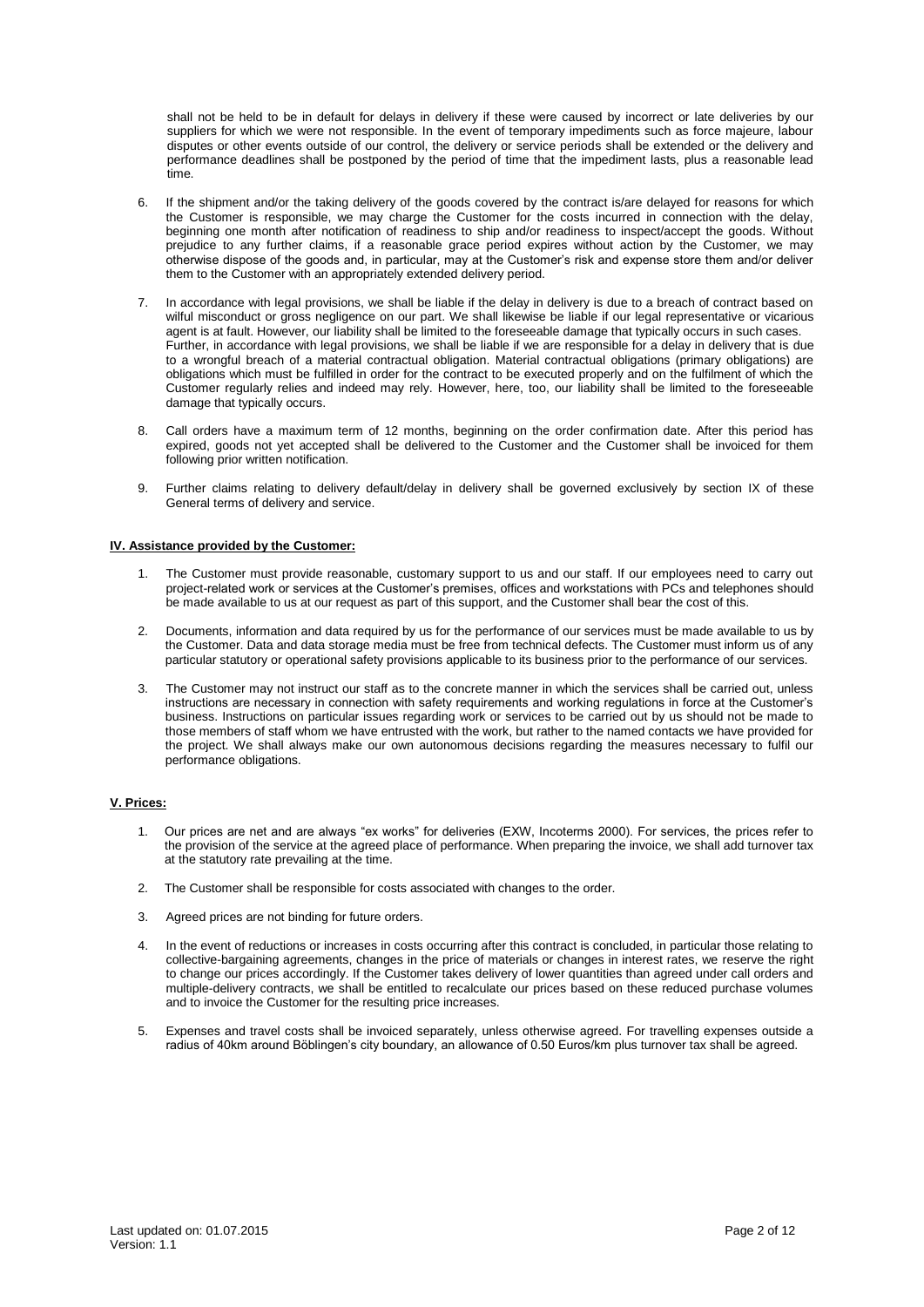# **VI. Payment terms, default/delay, offsetting, assignment:**

# **If the Customer is not domiciled in the Federal Republic of Germany on the order date, section 1 below shall apply:**

1. Provided that there is no provision for delivery against prepayment in our contractual agreement with the Customer, we shall be entitled, without the need for any specific agreement to that effect, to make our services dependent upon the provision of a documentary letter of credit amounting to the gross price for those services via a bank or bank branch within the European Union, in accordance with the International Chamber of Commerce's (ICC's) Uniform Customs and Practice for Documentary Credits (UCP 500). If we do not request that such documentary letter of credit be provided and in the absence of a contractual agreement to the contrary, our account shall fall due upon receipt of the delivery or, as the case may be, once our services have been fully carried out. If our deliveries or services are carried out in clearly separable portions, we shall be entitled to invoice the Customer for the amount of remuneration corresponding to each portion and to request the provision of a documentary letter of credit for each portion, if appropriate.

#### **Otherwise, section 1 below shall apply:**

1. In the absence of an agreement to the contrary, our account shall fall due upon receipt of the delivery or, as the case may be, once our services have been fully carried out. If our deliveries or services are carried out in clearly separable portions, we shall be entitled to invoice the Customer for the amount of remuneration corresponding to each portion.

#### **The following applies to all Customers:**

- 2. If the Customer is in arrears, it must reimburse us for the damages caused by the delay; in particular, it must pay interest on arrears equal to 9 % p.a. above the base lending rate. If the Customer is more than 14 days behind in payment of an amount or partial amount due, the entire sum of all outstanding receivables shall become due and payable immediately. In the event the Customer is in arrears, we shall likewise be entitled to suspend further deliveries and services in whole or in part and to revoke payment terms that we have granted. Moreover, if there is a material deterioration of the Customer's financial situation after the contract date, we shall be entitled to make further deliveries or provide further services only if the Customer prepays or furnishes collateral. In addition, we may prohibit the resale, treatment and processing of goods subject to retention of title and their return or the transfer of indirect possession at the Customer's expense, revoke any direct debit authorisation and enter areas where the goods subject to retention of title are being stored and remove such goods.
	- This shall not affect the right to assert additional claims for damages caused by default.
- 3. The Customer shall not be entitled to take deductions without express agreement.
- 4. Payment by means of promissory notes or acceptances shall only be permitted if expressly agreed in writing and even then shall be valid only on account of payment. Acceptances must be negotiable and eligible for discount. Expenses and fees relating to acceptance of promissory notes shall be borne by the Customer. They are payable immediately. The same applies to cheques.
- 5. Only uncontested claims, claims upheld by a final and unappealable court order or claims recognised by us may be netted against our compensation claims. This shall also apply to the exercising of a right of retention. In all other respects, the Customer shall only be entitled to exercise a right to retention provided that it is based upon the same contractual relationship.
- 6. Assignment by the Customer of claims against us shall require our prior written consent. However, the Customer shall be entitled to assign a monetary claim if the assignment takes place as part of a commercial transaction.

#### **VII. Default/delay in acceptance, transfer of risk and inspection/taking delivery:**

- 1. The risk of loss of or damage to the goods is transferred to the Customer when the goods are handed over to or sent directly to the Customer or its designated agent, even if partial deliveries are made. If the Customer is late accepting the goods or in wrongful breach of other obligations to assist, we shall be entitled to demand payment for any damages we have incurred, including any additional expenses. If we are entitled to claim compensatory damages instead of performance, we may claim 15% of the agreed price, plus payment for any work already performed and material used, as compensation without providing substantiation. This shall not affect further claims.
- 2. The risk of accidental loss of or damage to the item(s) covered by the contract shall transfer to the Customer on the date of the Customer's default in acceptance or payment of amounts owed. This shall apply even if the shipment is delayed or does not take place and/or the Customer does not take delivery due to circumstances beyond our control, from the date of notification of readiness to ship or readiness to take delivery.
- 3. The risk of accidental loss, destruction or deterioration and the risk relating to payment of compensation transfer to the Customer when the goods to be delivered are loaded ex warehouse or, in the case of direct delivery, ex works of our supplier, even in the case of partial deliveries or if we have undertaken to provide other services, e.g. assuming shipping costs, or delivery, installation and unloading. Any agreed inspection/acceptance must take place without delay by the deadline for taking delivery, or alternatively following our notification concerning readiness to take delivery.

Any additional costs incurred shall be borne by the Customer. The Customer may not refuse to take delivery because of a minor defect.

4. The goods shall be shipped at our discretion using the most economical, fastest route, without any guarantee. Any additional expenses related to special shipping requests by the Customer shall be borne by the Customer.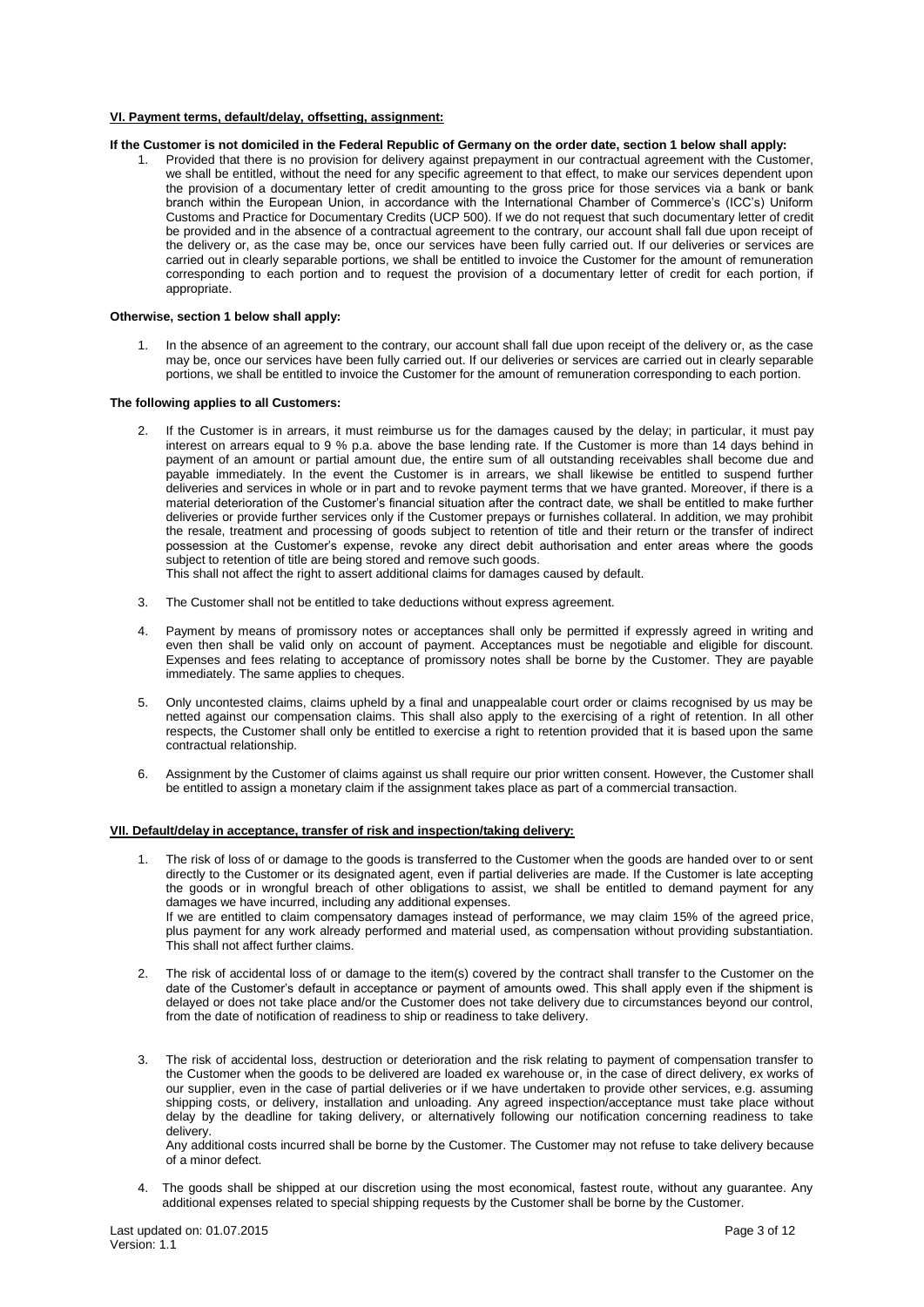## **VIII. Warranty:**

Subject to item IX of these terms and conditions, we guarantee new items against material defects and defects in title as follows, while excluding further claims:

# **1. Material defects**

(1) If there is a material defect in goods being delivered due to circumstances existing on the date when risk transfers, we shall be obliged to repair or replace the goods, at our discretion. The parts replaced shall become our property and must be handed over to us by the Customer without delay. Expenses relating to the repair or replacement, such as transportation, travel, work and material costs, shall be borne by us, so long as they are not higher due to the fact that the goods delivered have been transferred to a place other than the place of performance. Upon notification by us, the Customer must provide us the opportunity and necessary time to make any and all repairs and/or replacements we deem necessary; otherwise, we shall be released from any liability for any consequences thereof. The Customer shall have the right to remedy the defect himself/herself or to have third parties remedy the defect and to demand that we reimburse the necessary costs only in emergency situations where operational safety is in

jeopardy and/or to prevent disproportionately large damages, in which case we must be notified at once.

- (2) Pursuant to article 377 of the German Commercial Code (HGB), the Customer must inspect every shipment immediately after delivery and notify us of any defect detected at once. Complaints of defects shall be considered only if they are raised in writing without delay, no later than one week after receipt of the goods. The date of receipt of the notice of defect shall be decisive in determining whether the deadline was met. Later notices of complaint shall be barred. The delivery shall then be deemed to have been accepted. This shall not apply to hidden defects, i.e., defects that are not obvious. The loss of the right to lodge a complaint for defects shall not take effect if a proper, immediate inspection for defects did not manage to discern the defect during the one-week time limit for lodging complaints. If a complaint of defects is lodged, the Customer may withhold only that proportion of the payments equal to the ratio of defective items to the entire shipment.
- (3) If the attempt to repair or replace the items fails, the Customer shall be entitled, in accordance with legal requirements, to reduce the purchase price or to rescind the contract.
- (4) The warranty shall be invalid if a defect was caused by improper operation, handling or use or by a change, reworking or repair by the Customer or a third party that was not approved by us, unless we are at fault. The same applies to natural wear and tear, the use of improper materials, chemical, electrochemical or electrical influences, etc.

The warranty likewise shall not apply to used items, unless the parties have entered into an agreement to the contrary.

#### **2. Defects in title**

In the event of defects in title, the warranty shall be determined by legal requirements.

### **3. Statute of limitation**

For claims of defects, the limitation period is 1 year, calculated from the beginning of the statutory limitation period. For the services stipulated in article 438(1)(2) and article 634a(1)(2) of the BGB, the following statutory periods apply.

#### **4. Extension to third parties**

Should third parties be appointed or included in the initiation or development of the obligations between the parties, the aforementioned warranty limitations and exclusions shall also apply to those third parties.

#### **5. Further claims**

Such claims are governed by item IX of these terms and conditions.

# **IX. Compensatory damages for defects and other liability**

- 1. In the event of wrongful breach of material contractual obligations, we shall be liable in accordance with legal provisions, whereby in cases of slight or gross negligence, our liability here shall be limited to the foreseeable damage that typically occurs in such cases. Material contractual obligations (primary obligations) are obligations which must be fulfilled in order for the contract to be executed properly and on the fulfilment of which the Customer regularly relies and indeed may rely.
- 2. If the Customer asserts legitimate claims for compensatory damages in lieu of performance, we shall be liable in the same way, but our liability shall likewise be limited to compensation for the foreseeable damage that typically occurs in such cases.
- 3. We shall also be liable in accordance with legal provisions if the Customer asserts legitimate claims for compensatory damages based on wilful misconduct or gross negligence on the part of our legal representatives or vicarious agents. However, for non-deliberate acts of infringement, our liability for compensatory damages is limited to compensation for the foreseeable damage that typically occurs in such cases.
- 4. Liability for loss of life, physical injuries or damage to health attributable to a negligent breach of duty on our part or a deliberate or negligent breach of duty by one of our legal representatives or vicarious agents shall remain unaffected.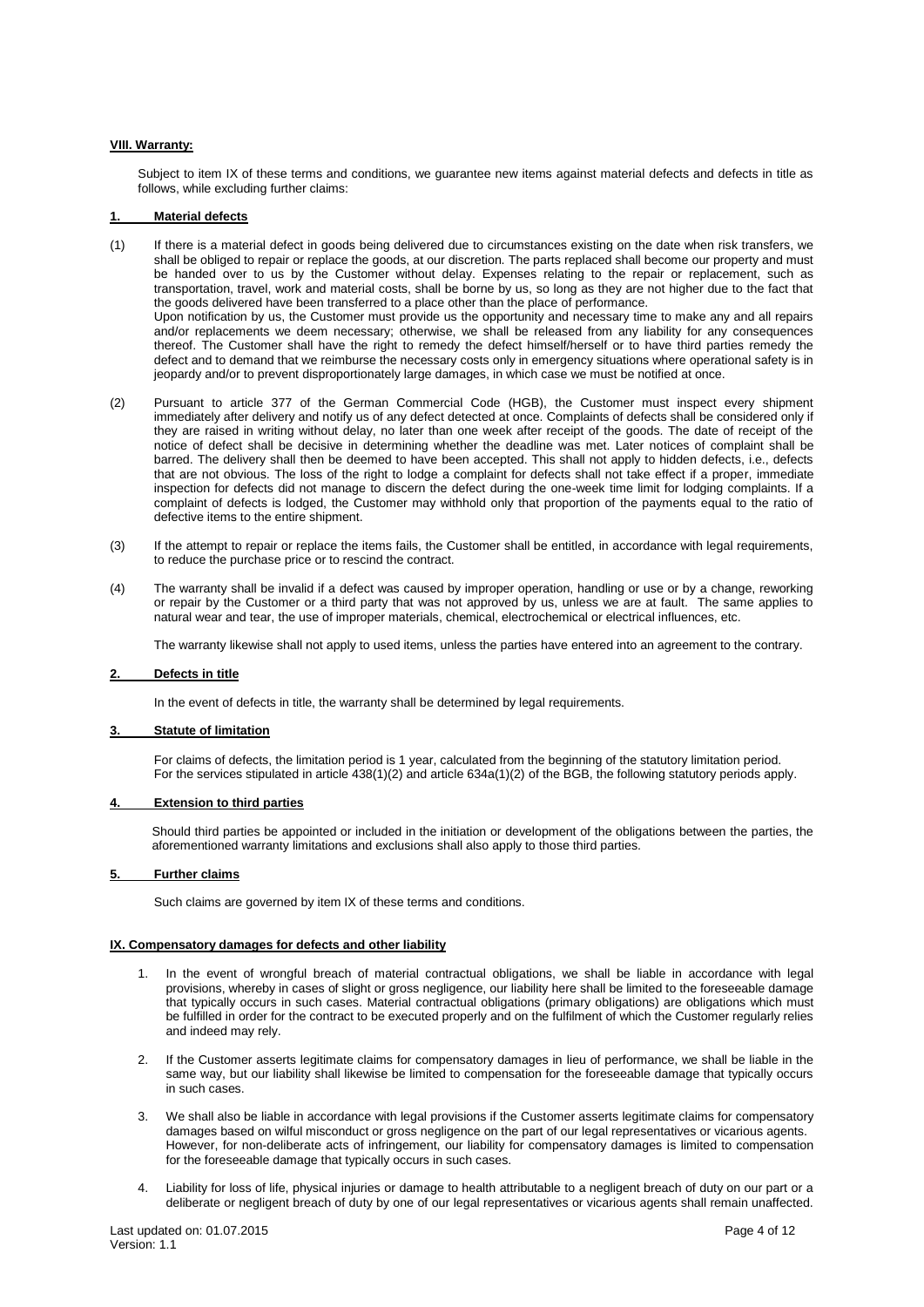Our liability for fraudulently concealing defects or assuming a guarantee, as well as our mandatory liability under the Product Liability Act (Produkthaftungsgesetz), shall remain unaffected.

- 4. To the extent our liability for compensatory damages is barred or restricted, this shall also apply to the personal liability for compensatory damages of our employees, representatives and vicarious agents.
- 6. Unless agreed otherwise above, further claims by the Customer for compensatory damages shall be barred. This also applies to claims for compensatory damages due to precontractual liability (culpa in contrahendo), other breaches of duty and tortious claims for compensation for damages to property pursuant to article 823 of the BGB.
- 7. All Customer claims shall be time-barred after one year. For wilful misconduct or malicious conduct, as well as claims under the Product Liability Act and the services stipulated in article 438(1)(2) and article 634(1)(2) of the BGB, the statutory limitation periods apply. The beginning of the statutory period of limitation is determined in accordance with legal requirements.
- 8. Should third parties be appointed or included in the initiation or development of the obligations between the parties, the aforementioned limitations and exclusions of liability shall also apply to those third parties.

# **X. Confidentiality:**

- 1. Both we and the Customer ("the Parties") undertake, for the duration of the contract, to treat as confidential all information disclosed in connection with the contract which is marked as confidential or which, due to other circumstances, is clearly a business or operational secret. We also undertake neither to record, to transmit any such information to third parties, nor to exploit it in any way whatsoever unless this has previously been expressly approved in writing or is necessary for achieving the aims of the contract. This duty to observe secrecy shall remain in force for a further five years after the complete discharge or termination of the order.
- 2. The following information is excluded from this:
	- information which was already known to one of the parties before contract negotiations had begun, or which was disclosed by third parties as not confidential in nature, provided that the latter are not infringing their obligations to observe confidentiality;
	- information which the parties have each developed independently of the other:
	- information which is or shall become part of the public domain, without fault or assistance from either party; or
	- information which must be made public to comply with legal requirements, or due to an official or judicial decree.

In the last-mentioned case, the disclosing party must inform the other party without delay prior to the information being made public. Statutory duties of confidentiality of a more extensive nature shall remain unaffected.

# **XI. Product liability:**

If there are product liability and/or product security regulations in the countries where the Customer will be reselling our products, which deviate – particularly in their severity – from those under German law, the Customer must indicate this to us when submitting the order. In such cases we are entitled to rescind the contract within a month. Should the Customer fail to inform us of this, we shall be entitled to rescind the contract within one month of gaining knowledge of the relevant legal position. In the latter case, the Customer is obliged to release us from third-party claims which would exceed our contractual-1491850373"Contractual" is not present in the source text and is included here for clarity performance obligations in a comparable product liability case in Germany. This shall apply even if we continue to adhere to the contract.

# **XII. Use in the Customer's operations of employees outside of the German Act on Temporary Employment**

- 1. If we send our employees to work at the Customer's premises, this shall be only for the purpose of satisfying our contractual obligations to the Customer.
- 2. We alone shall be authorised to issue instructions to these workers; the Customer shall have no such right to issue work-related instructions. We satisfy the operating and/or personnel requirements to organise the employees we have deployed on-site and issue work instructions to them.
- 3. No integration of our employees into the labour organisation of the Customer's company shall take place.

#### **XIII. Employee protection laws**

We comply with all employee protection laws, also the minimum wage law introduced by now, and have also obliged our suppliers to comply with these laws.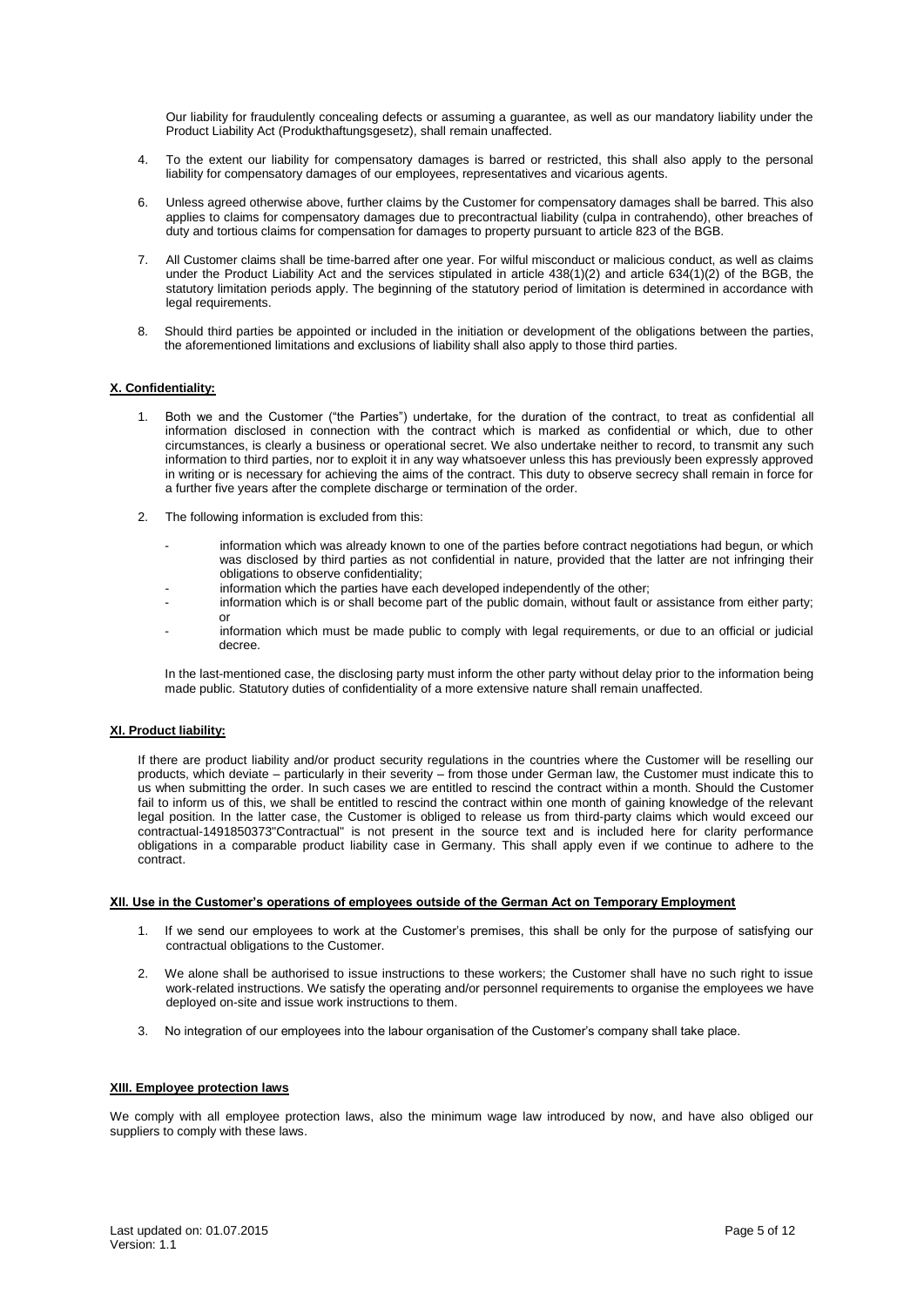# **XIV. General final provisions:**

- The place of performance and exclusive legal venue for any and all disputes between the parties arising from the contractual relationship shall be Böblingen, provided the Customer is a merchant, legal entity or fund under set up under public law or the Customer has no general legal venue in the Federal Republic of Germany or has transferred its legal venue abroad. As an exception to the above, we shall also be entitled to file claims against the Customer at its general legal venue.
- 2. The Customer is aware that data from business transactions, including personal data, will have to be recorded and, on the basis of commercial necessity, processed and transmitted to third parties. The Customer is in agreement with this data collection and processing.
- 3. If for any reason any provision in these terms and conditions should in general or in an individual instance be or become invalid, this shall not affect the validity of the remaining provisions of these terms and conditions. In this case, dispositive law shall apply. If and to the extent dispositive law does not cover this particular type of contract or provides no alternative solution for the general terms and conditions clause deemed invalid, the parties shall replace the invalid provision or the provision which has become invalid with a provision that comes as close as possible to achieving the parties' originally intended economic effect whilst being legally valid.
- 4. Any and all claims arising under and in connection with the contractual relationship shall be subject exclusively to the laws of the Federal Republic of Germany, to the exclusion of the United Nations Convention on Contracts for the International Sale of Goods.

# **Part 2: Special provisions for specific types of contracts**

### **I. Special provisions for performance-related contracts such as contracts for work and services (Werkverträge):**

- 1. If we are tasked with bringing about a particular outcome e.g. the construction of a factory or a particular set of documentation, the Customer shall be obliged, upon our issuing it with the relevant notification of completion, to provide a written statement formally confirming acceptance of our performance.
- 2. If this formal acceptance is delayed through no fault of our own, our performance shall be taken as accepted after the expiration of seven calendar days from the notification of the completion.

# **II. Special provisions for service contracts:**

- 1. A service contract can only be terminated for good cause.
- 2. Good cause shall exist, in particular, if:
	- obligations, notably obligations to assist, which need to be met within contractually-agreed deadlines, are not met despite the setting of a time limit and reference to the existing right of termination,
	- confidentiality obligations are violated,
	- material elements of the contract are not carried out, or are not fully carried out despite the granting of a grace period.
- 3. Notice of termination must be given in writing.

#### **III. Special provisions covering the delivery of goods, documents and software, etc.:**

# **1. Retention of title and retention of rights of use**

(1) We shall retain title to the delivered goods and all rights of use under copyright law until any and all claims against the Customer, including any and all ancillary claims, arising from the business relationship with the Customer have been satisfied in full. Insofar as the validity of these reservations of title depends upon registration, e.g. in the public registers of the Customer's country, we shall be entitled and fully authorised by the Customer to carry out this registration at the Customer's expense. The Customer is obliged to provide any assistance necessary on its part with respect to this registration free of charge. In the event of payment by cheques or promissory notes, the Customer's obligations shall be met only when the

corresponding amounts have been definitively received into our account.

- (2) The Customer shall be obliged to treat with care the goods delivered. We shall be entitled to insure the goods delivered against theft, breakage, fire, water and other damages at the Customer's expense unless the Customer can prove that he/she has insured the goods itself. The Customer hereby assigns to us any and all claims against the insurers relating to the aforementioned loss events.
- (3) The Customer may resell, combine, blend or process the goods delivered in the ordinary course of business. Otherwise, our prior written consent shall be required, particularly in the case of a pledge or collateral assignment.

The Customer must notify us in writing without delay of any pledges, attachments or other dispositions by third parties. If the third party is not in a position to reimburse us for the court and extrajudicial costs of a lawsuit pursuant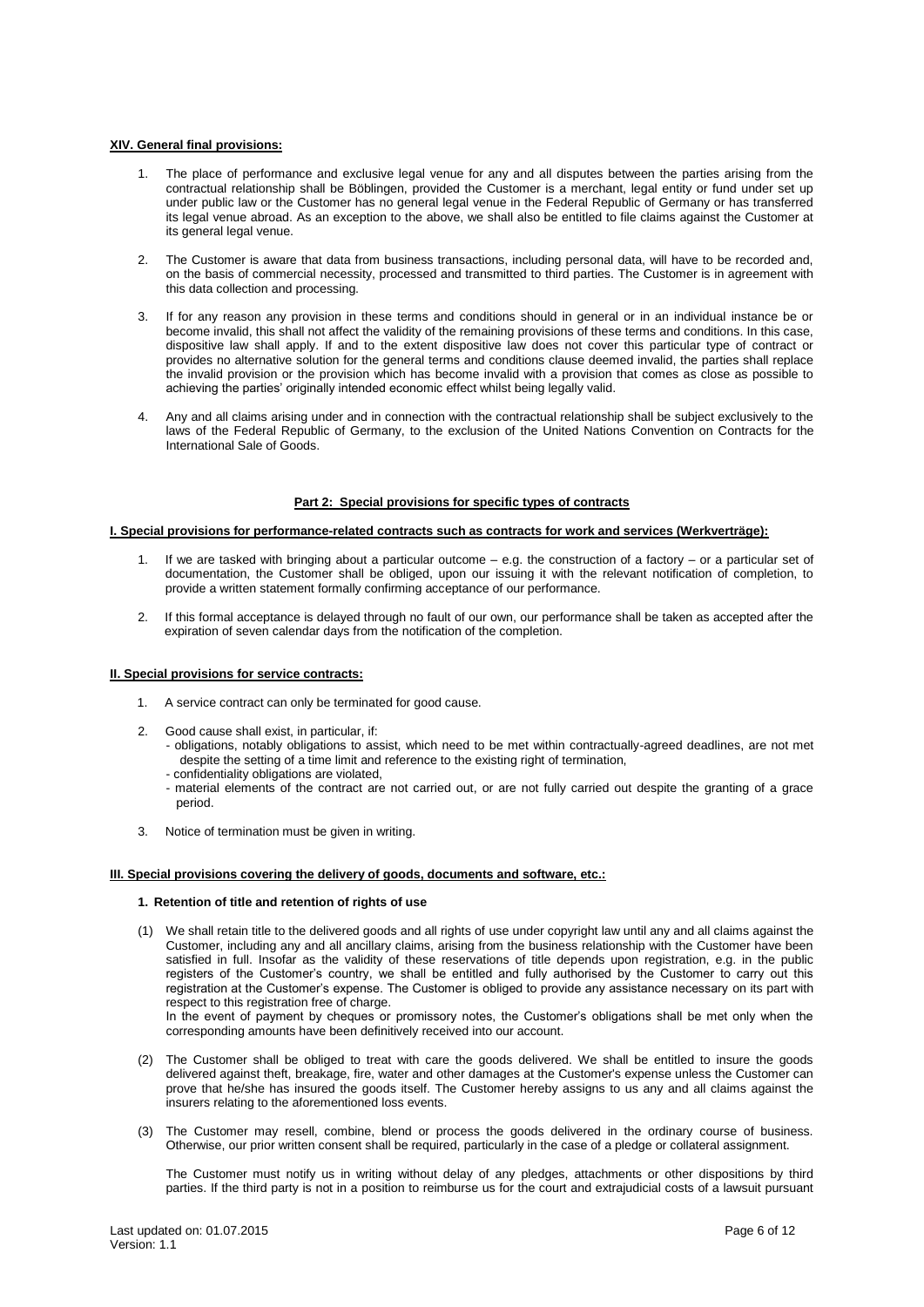to article 771 of the Code of Civil Procedure (ZPO), the Customer shall be liable to us for the amount not covered. The aforementioned duty to notify shall apply even if the goods subject to retention of title are lost or damaged.

(4) In the event of a breach of duty by the Customer that is more than just a minor infringement, in particular in the event of default/delay in payment, we shall be entitled, after sending a prior warning letter, to demand that the goods delivered be handed over, and the Customer shall be obliged to hand them over. This shall not constitute a rescission of the contract by us, just as a pledge by us does not constitute a rescission of the contract.

The right to recover possession shall not apply to goods subject to retention of title for which the Customer has already paid or if the default/delay in payment is due to circumstances beyond the Customer's control.

If the goods subject to retention of title are returned in the manner described above, we shall be entitled to sell the goods subject to retention of title which have been returned to us following a prior warning and a reasonable grace period and to net the proceeds of the sale against the purchase price receivables. We shall be obliged to obtain a reasonable price for the goods. If the goods are sold, this shall constitute a rescission of the contract.

- (5) The Customer is authorised to resell, process, alter, combine or blend the goods delivered in the ordinary course of business. However, if it falls behind in payments to us or if it is charged with more than a trivial breach of contract, we may revoke this authorisation.
- (6) In the event the goods delivered are resold, the Customer hereby assigns to us the receivable claim, equal to the final invoice amount (including the turnover tax) accruing to it from its buyers or third parties from the resale, regardless of whether the goods delivered have been resold without or after processing.

It is authorised to collect these receivables even after the assignment. This shall not affect our authorisation to collect these receivables ourselves. However, we undertake not to collect the receivables so long as the Customer is not in default/delay in its payments to us and there are likewise no other objective grounds for doing so, e.g., cessation of payments or the filing of a petition to open insolvency proceedings. If such objective grounds do exist, we shall be entitled to revoke the direct debit authorisation and may demand that the Customer disclose to us the assigned receivable claims and the names of the debtors, and that the Customer provide all the information necessary to collect them, furnish the related supporting documents and notify the debtors and third parties of the assignment.

(7) The processing, alteration, combining or blending by the Customer or, at the Customer's request, by us, of the goods delivered shall always be done on our behalf. If the goods delivered are processed, altered, combined or blended with other items not belonging to us, we shall acquire co-ownership in the new item equal to the ratio of the value of the goods delivered to the new items created by processing, altering, combining or blending the existing items on the date when these events take place.

If a residual portion initially not covered by retention of title remains because other suppliers have not extended their retention of title to the value created by the Customer, our co-ownership share shall be increased by this residual portion. However, if other suppliers have also extended their retention of title to this residual portion, we shall be entitled only to that share of the residual portion equal to the ratio of the invoice value of our goods subject to retention of title to the invoice values of the goods from these other suppliers that have been processed together with our goods.

For the new item created by processing, altering, combining or blending, the same applies as for the goods delivered subject to retention of title.

- (8) If the processing, alteration, combination or blending is done in such a way that the Customer's item is the main component, the parties shall be deemed to have agreed that the Customer shall transfer proportional co-ownership to us. This proportion is calculated as the ratio of the value of the purchased goods (final invoice amount, including the turnover tax) to the other items on the date of the aforementioned events. The Customer shall hold the sole or co-ownership thus created in safe custody for us.
- (9) The Customer shall assign to us as collateral for our receivable claims its receivables against a third party arising from combining the goods delivered with real property, if the combination makes the item purchased an integral part of the real property.
- (10) We shall be obliged, at our discretion, to release the collateral to which we are entitled at the Customer's request, to the extent that the realisable value of our collateral exceeds the accounts receivable being secured by more than 10%, provided that the excess collateral is not just temporary.

# **2. Agreed right of rescission**

If we have entered into a special agreement with the Customer to the effect that the Customer shall be entitled under certain conditions to rescind the contract even without the existence of a legal reason for cancellation, in the event such a right of rescission is exercised, we shall be entitled to demand that the Customer reimburse our expenses for the incoming goods inspection, for restocking the goods, bookkeeping, etc. to a reasonable extent upon providing substantiation. A minimum amount of 10% of the compensation for the contract in question shall be deemed to have been agreed as the amount of our expenses to be reimbursed.

# **Part 3: Supplementary provisions regarding special contracts**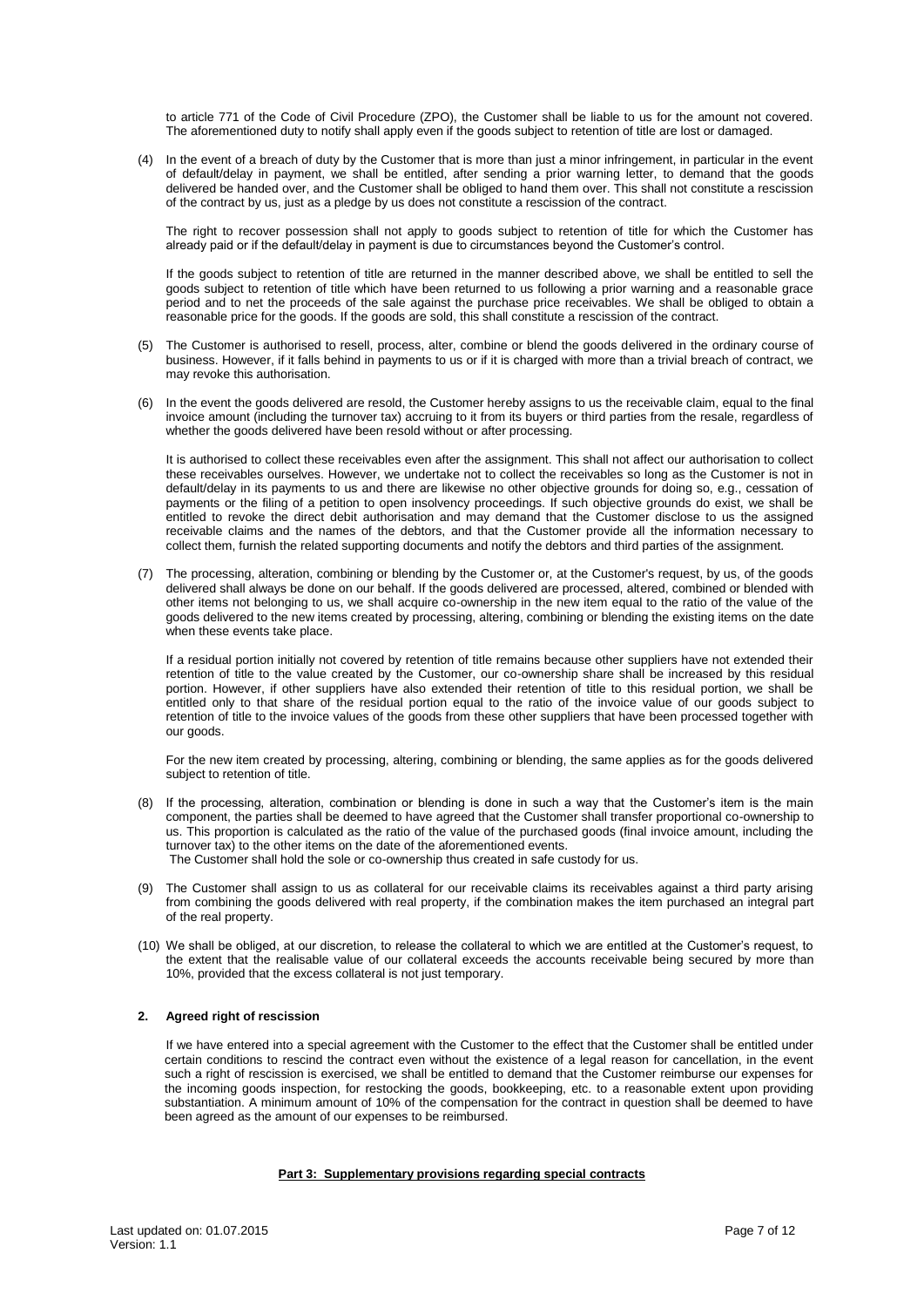In addition to the provisions in Parts 1 and 2 of these General terms and conditions, the following additional provisions apply to **agency services including, in particular, print, advertising and media-related contracts,** on the one hand, and **consultancy, planning, documentation and development work** on the other:

# **I. Agency services including, in particular, print, advertising and media-related contracts**

#### **1. Presentations**

- (1) Any use, including partial use, of the work and services (presentations) presented or submitted by us for the purpose of concluding the contract, whether or not they are copyright-protected, shall require our prior consent. This also applies to use in an altered or processed form and to the use of the ideas on which our work and services are based, provided these are not expressed in the Customer's previous advertising materials. Upon termination of the contract, the presentations must be returned to us unless the Customer has our approval to use them.
- (2) The acceptance of a presentation fee shall not imply any consent on our part to the use of our work and services.
- (3) We shall retain the copyright utilisation rights and ownership rights to the work presented by us as part of the presentation. If the works presented by us as part of the presentation have been fully paid for in accordance with the agreement, the copyright utilisation rights and ownership rights shall transfer to the Customer pursuant to Part 2 III 1 of these General terms and conditions.

# **2. Templates, files and other work resources**

- (1) We shall retain ownership of templates, files and other work resources (in particular, negatives, models and original illustrations, among other things) that we create or have created in order to perform the service we have committed to provide under the contract. There is no obligation to hand over these items. We shall not be obliged to retain them.
- (2) The same applies to all interim work results, such as sketches, drafts, production data, lithographs, printing plates, etc., that have been created by us or our suppliers/subcontractors in connection with an order.

#### **3. Overages or shortages**

Excess or short deliveries of up to 10% of the quantity ordered shall not give rise to a complaint. The quantity delivered shall be invoiced. For deliveries of custom-made paper products under 1,000 kg, the percentage increases to 20%, under 2,000 kg to 15%.

#### **4. Customer's templates, data and supporting documents**

- (1) The Customer shall be obliged to provide to us only templates such as models, photos or other working documents that have been cleared for publication or reproduction.
- (2) The Customer shall make available to us free of charge all the data and supporting documents, templates, etc. needed to implement the project. They must be delivered within the period agreed or the period imposed by the nature of the contract. The Customer shall be responsible for ensuring that these deliveries (including data storage media, transferred data) by it or a third party retained by it are suitable for providing our service and that they are complete and free of defects. The digital print material must be print-ready. We are under no obligation to test the deliveries. This does not apply to data which clearly are not processable or readable. In data transfers, the principal must deploy the latest anti-virus software before transferring the data. The Customer shall bear sole responsibility for data back-ups. We shall be entitled to make a copy.
- (3) In the absence of an agreement to the contrary without prejudice to our duty to report obvious errors we shall assume no obligation to provide advice or information about the suitability and quality of these datasets. Should we nevertheless provide information or suggestions in this regard, this shall be done outside of contractual or precontractual relationships. Article 675(2) of the BGB shall apply.
- (4) The Customer shall be responsible for typesetting or typographical errors.
- (5) The Customer shall award contracts to other agencies or service providers in connection with a project for which the order has already been placed only after consulting with and reaching agreement with us.

# **5. Preliminary work; subsequent changes**

- (1) Sketches, drafts, typeset proofs, printing proofs, proof sheets, changes to delivered or transferred data and similar preliminary work carried out at the Customer's request shall be invoiced. The same applies to data transfers (e.g., via ISDN).
- (2) This also applies to subsequent changes and corrections made at the request of the Customer, as well as to typesetting errors caused by the Customer. Print proofs that have to be repeated at the Customer's request due to minor deviations from the template shall also be deemed to be subsequent changes.
- (3) Implementing all of the Customer's requested changes shall extend the performance time accordingly.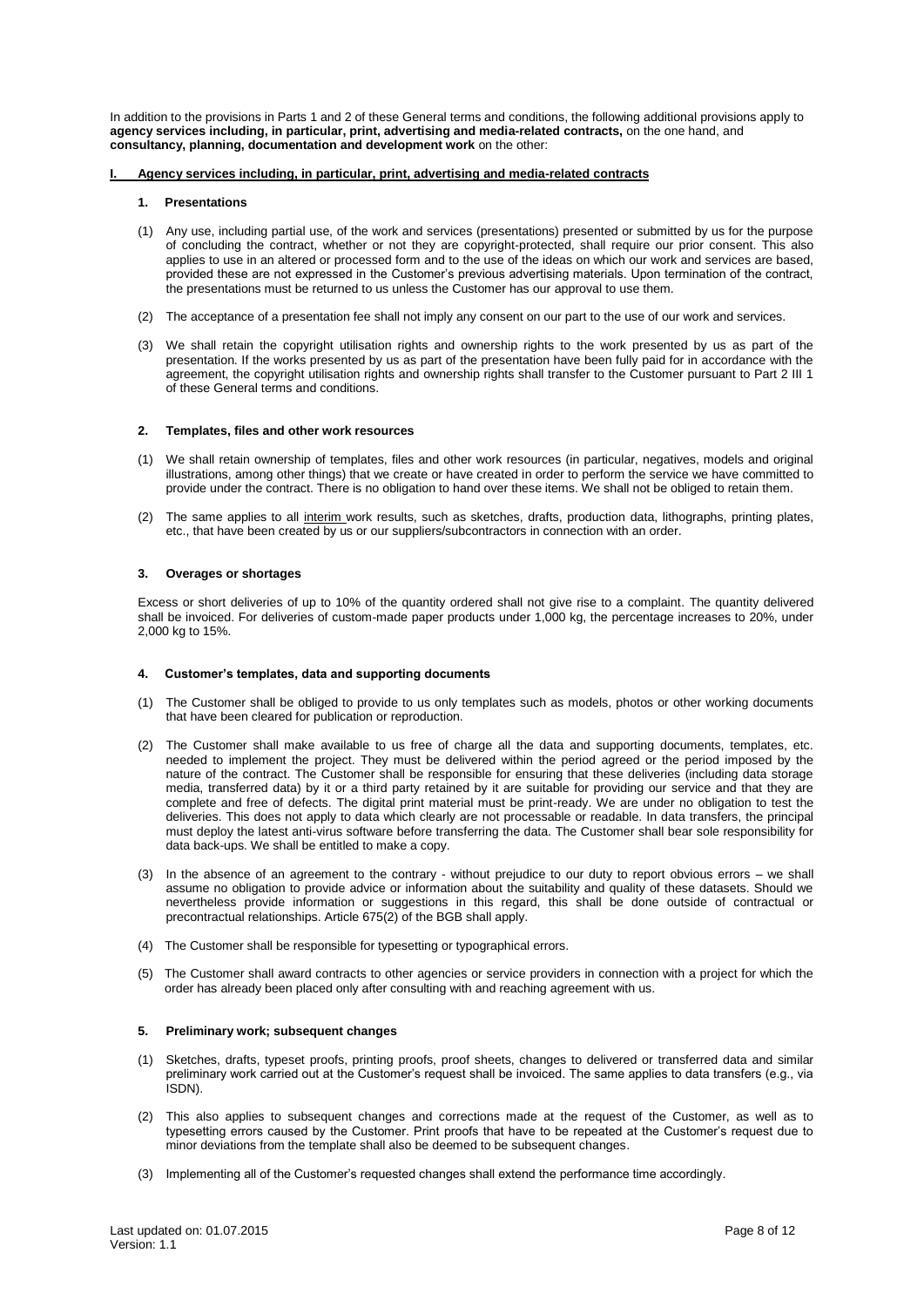# **6. Archiving**

- (1) Products, in particular data, data storage media, printing templates and films to which the Customer is entitled, shall be archived beyond the date of handover of the end product to the Customer or its vicarious agents only after express agreement and in exchange for special compensation.
- (2) If the Customer wishes for these products to be returned, it must notify us of this by the order completion date. If we do not receive such a notification, we shall be entitled, at our discretion, to dispose of the products or to make them available to the Customer.
- (3) If the aforementioned products must be insured, in the absence of an agreement, the Customer must take care of this itself.

### **7. Colour reproductions, digital printing templates, proof sheets and print samples**

- (1) In the case of colour reproductions, in all manufacturing processes, minor deviations from the original shall not give rise to a complaint.
- (2) The same applies to comparisons between other templates (e.g., digital proofs, print proofs) and the end product.
- (3) We shall give the Customer the opportunity to participate in the proof process and to review the conformity of the agreed service to the colours of the final output. If the Customer elects not to participate in the proof process, colour deviations that are within the tolerance range customary in the industry shall be deemed to have been approved.
- (4) We shall be entitled to send proof sheets and print samples to the Customer for review before performing the final service. If the Customer does not report deviations of these proof sheets and/or print samples from the desired performance within a reasonably short time period, the proof sheets/print samples shall be deemed to have been approved as the basis for performing the final service. If the Customer does not respond during the reasonable time period we indicated upon sending the proof sheets/print samples, we shall be entitled, at our discretion, to perform the final service or to wait. If we wait for the Customer to respond, we shall not thereby be in default of performance.

#### **8. Variations in paper**

Deviations in the quality of the paper provided by us shall not be regarded as defects if they have been declared acceptable in the terms of delivery of the paper and cardboard industry or are otherwise consistent with customary standards or if they are due to technical printing differences between the print proofs and the production run. We shall be liable for lightfastness, variability and deviations in colour, for the quality of the gumming, glossing, lamination, etc., only to the extent that defects in materials could have been detected by a proper inspection before the materials were used. Any colour variations are due to the particulars of the printing process and shall not entitle the Customer to claim compensation.

### **9. Copyrights and rights of use**

- (1) Rights of use shall transfer to the Customer to the contractually agreed extent and for the contractually agreed period of time, if and to the extent possible under German law or under the actual circumstances (in particular for photo, film and music rights). In case of doubt, we shall satisfy our obligation by granting temporary, non-exclusive rights of use within the territory of the Federal Republic of Germany that are valid for the period during which the advertising material is being used.
- (2) Any use above and beyond this, in particular processing and/or modifying the services and products we have developed and/or passing the rights of use on to third parties, shall require our consent.
- (3) In any case, we shall be entitled to use our drafts and copies for our own advertising purposes.
- (4) The services and products we have developed within the scope of the contract are protected as personal intellectual creations by the German Copyright Act. This provision shall be deemed to have been accepted even if the level of creativity required under the Copyright Act is not attained; this means that even in such cases, we are entitled to the exclusive right of use.

### **10. Competition and trademark law, etc.**

- (1) We shall not be obliged to scrutinise contracts to determine whether the contents and disclosure to us of the data, text, music and images to be processed will infringe the rights of third parties. The Customer shall bear responsibility for the contents and the legal admissibility of the data, text, music and images made available and disclosed to us for processing. It shall indemnify us against third-party claims in this regard.
- (2) We shall not be liable for the admissibility of our drafts and other work under competition and trademark law or their suitability for trademark registration. That also applies if campaigns and measures taken violate provisions of the Copyright Act and the special legislation governing advertising law. However, we shall be obliged to point out any legal risks that come to our attention in the scope of our work. The Customer shall indemnify us against third-party claims if we acted at the express request of the Customer, although we had notified the Customer of concerns about the admissibility of the measures taken. We must notify the Customer of such concerns in writing immediately after they come to our attention. If we believe that a specially qualified person or institution needs to examine the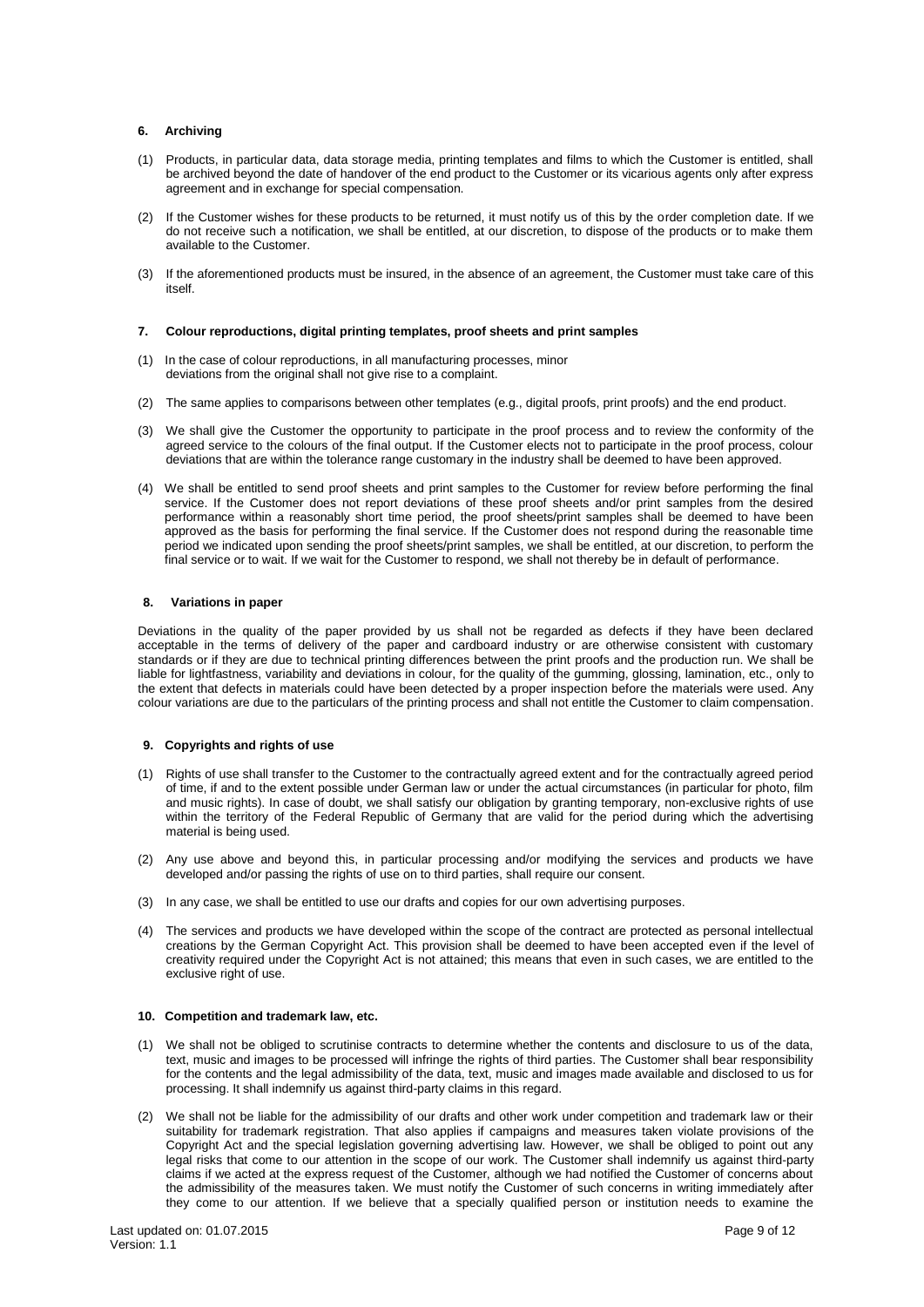admissibility under competition law of a measure to be implemented, following consultation with us, the Customer shall be obliged to cover the costs of such examination.

- (3) We shall assume no liability for the way images are used. The Customer shall be responsible for ensuring that the way they are used does not violate any privacy rights, copyrights or other third-party rights.
- (4) We likewise shall not be liable for factual statements about the Customer's products and services contained in the advertising campaigns.

#### **11. Collecting societies**

- (1) The Customer shall be obliged to pay any fees incurred to collecting societies such as GEMA. If these fees are paid by us, the Customer shall be obliged to reimburse us upon presentation of receipts, including after the contractual relationship has ended.
- (2) The Customer is aware that when a contract is awarded to a person who is not a legal entity operating in an artistic, conceptual or advertising consultancy field, an artist's social security contribution (Künstlersozialabgabe) must be paid to the German Artists' Social Security Fund (Künstlersozialkasse). The Customer may not deduct this social security tax from our invoice. The Customer itself is accountable and responsible for compliance with the duty to register for and pay the tax.

#### **12. Media planning and media implementation**

- (1) We manage media planning projects awarded on the basis of the media documents made available to us and publicly available market research data. We do not owe the Customer specific advertising success through these services.
- (2) When placing media advertisements, we shall be obliged to take into account all benefits, special conditions and discounts relating to the Customer and to pass these on to the Customer.
- (3) Where extensive media services are involved, we shall be entitled to invoice the Customer for a certain proportion of the outside costs and to book the respective media only after payment has been received. We shall not be liable for any failure to meet a placement deadline caused by late payment. This shall not give rise to a claim against us for compensatory damages by the Customer.

### **II. Consultancy, planning, documentation and development work**

- 1. Depending on the contractual provisions, our services include consultancy, planning, documentation and development work. The contractual task to be performed, the scope and the timing are separately agreed by us and the Customer in an individual contract.
- 2. We shall deploy adequately qualified employees or third parties to perform our contractual services. Even if the work is performed at the Customer's premises, we alone shall be responsible for briefing, instructing and supervising our consultants/vicarious agents. If no agreement to the contrary has been entered into in individual contracts, we shall be obliged neither to have the work performed by certain individuals nor to deploy the same individuals continuously to work on an order". We shall be obliged to coordinate those of our employees who have been deployed and third parties appointed by us in accordance with project requirements to ensure that the contracted services can be performed to the quality standard and according to the timetable agreed.
- 3. The Customer shall designate one responsible project manager to serve as our contact person for the entire duration of the consultancy assignment. If the project manager's employment agreement with the Customer ends during the term of the consultancy assignment, the Customer shall be entitled and obliged to designate a new project manager. In this case, the Customer shall ensure that this new project manager upon assuming his/her position has been fully briefed about the consultancy assignment and the current status thereof. The same shall apply if the project manager becomes ill for a long period of time or for other good cause is not available to work on the project for a protracted period of time.
- 4. The Customer shall handle coordination of its own employees and third parties appointed by it whose deliveries and services are directly or indirectly related to the project. It shall also ensure that in providing their deliveries/services, they cooperate with us in such a way that we are neither impeded nor negatively impacted.
- 5. We shall regularly report to the Customer's designated project manager on the progress of the order. On our part, we shall designate a responsible project manager to be the Customer's contact person for – to the extent possible – the entire term of the project. If the project manager's employment agreement or service contract with us ends during the term of the consultancy assignment, we shall be entitled and obliged to designate another project manager. In this case, we shall ensure that the new project manager upon assuming his/her position has been briefed about the consultancy assignment and the current status thereof. The same shall apply if the project manager becomes ill for a long period of time or for other good cause is not available to work on the project for a protracted period of time.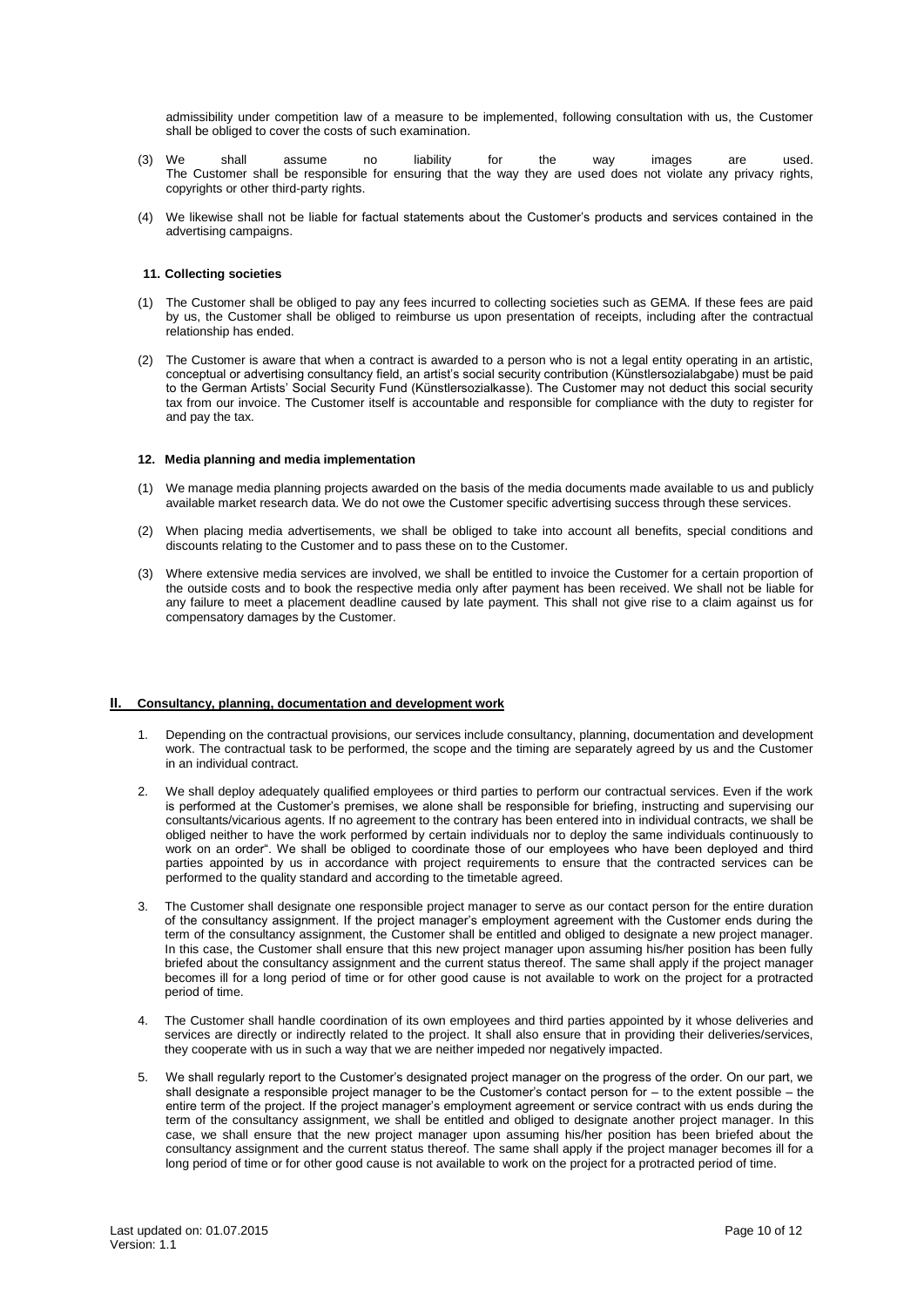- 6. As a rule, the contract shall be executed at our registered office. The parties may agree to carry out the work in whole or in part at the Customer's premises if working documents cannot be handed out and/or if constant on-site advisory services, technical discussions and/or technical consultations are required.
- 7. The Customer shall in a timely manner provide us with all the work resources, information and documents (in their entirety) that in our view are necessary to provide the services covered by this contract, free of charge. We shall assume that these work resources, information and documents are complete, accurate and up-to-date, unless it is obvious to us that they are incomplete, inaccurate or no longer up-to-date. In addition, our employees/service providers shall receive free access to the Customer's IT systems and, where applicable, computer time, test data and data collection capacity to the extent needed. If and to the extent necessary, the Customer shall make available what we deem to be an adequate number of its own sufficiently qualified employees to provide assistance.
- 8. To the extent we are required to document the results of the services we have provided under the contract, the written description alone shall be authoritative. Unless expressly agreed otherwise, all reports, expert opinions or results of investigations shall be submitted in writing. By contrast, verbal statements and information from us and/or our employees or third parties appointed by us which are not in writing shall not be binding.
- 9. At our request, the Customer shall confirm the percentage-of-completion by signing the project progress reports submitted to him/her.
- 9. The Customer shall be obliged to use work results prepared by us within the scope of this project, such as expert opinions, organisation charts, process descriptions, drawings, lists, calculations or similar work results, exclusively for its own internal purposes. Other uses shall require an express, written agreement between us and the Customer.